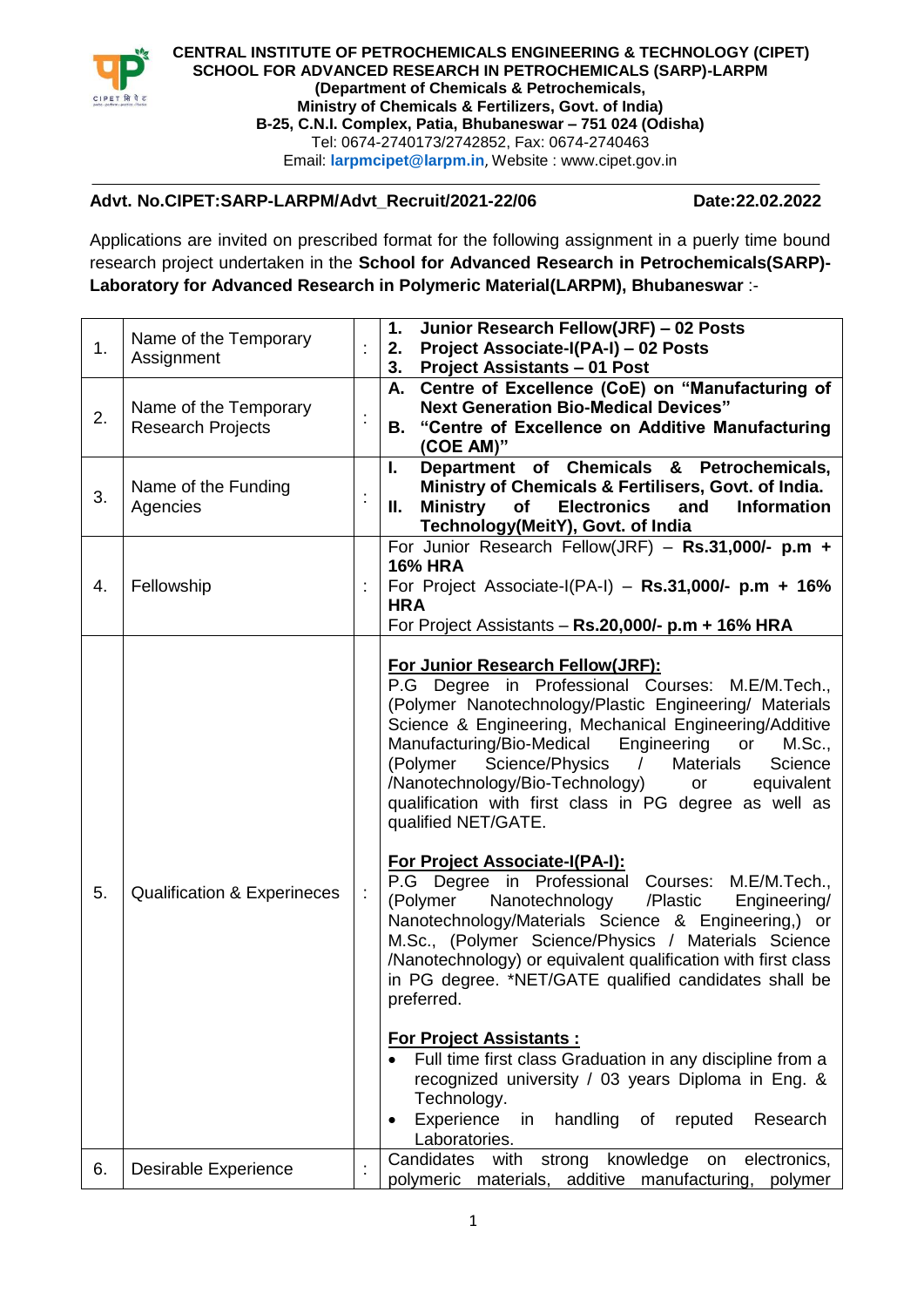|                  |                          | processing background and experience in fabrication of<br>3D filaments and materials characterization will be<br>preferred.       |
|------------------|--------------------------|-----------------------------------------------------------------------------------------------------------------------------------|
| $\overline{7}$ . | Duration / Appointment   | Initially for 01 year but extendable if work is found<br>satisfactory on year to year basis till the completion of the<br>project |
| 8.               | <b>Selection Process</b> | The Selection Process will be based on Interview                                                                                  |

**How to Apply:** Duly filled in application in prescribed format along with supporting testimonials of degrees with research experience and research publications may be sent by **Speedpost/Courier** to "**The Incharge – Administration, CIPET:SARP-LARPM, B-25, CNI Complex, Patia, Bhubaneswar-751024, Odisha",** which should reach on or before **14th March, 2022(Monday) till 05.00 P.M**.

The duly filled-in application should be super scribed mentioning **"Application for the post of**  against Advt. No.CIPET:SARP-LARPM/Advt\_Recruit/2021-22/06 **Date:22.02.2022.**

The Application Form, essential qualification & other details can be downloaded from **[www.cipet.gov.in](http://www.cipet.gov.in/)**.

*Candidates are requested to submit the application form in the prescribed format.*

**Incharge - Administration**